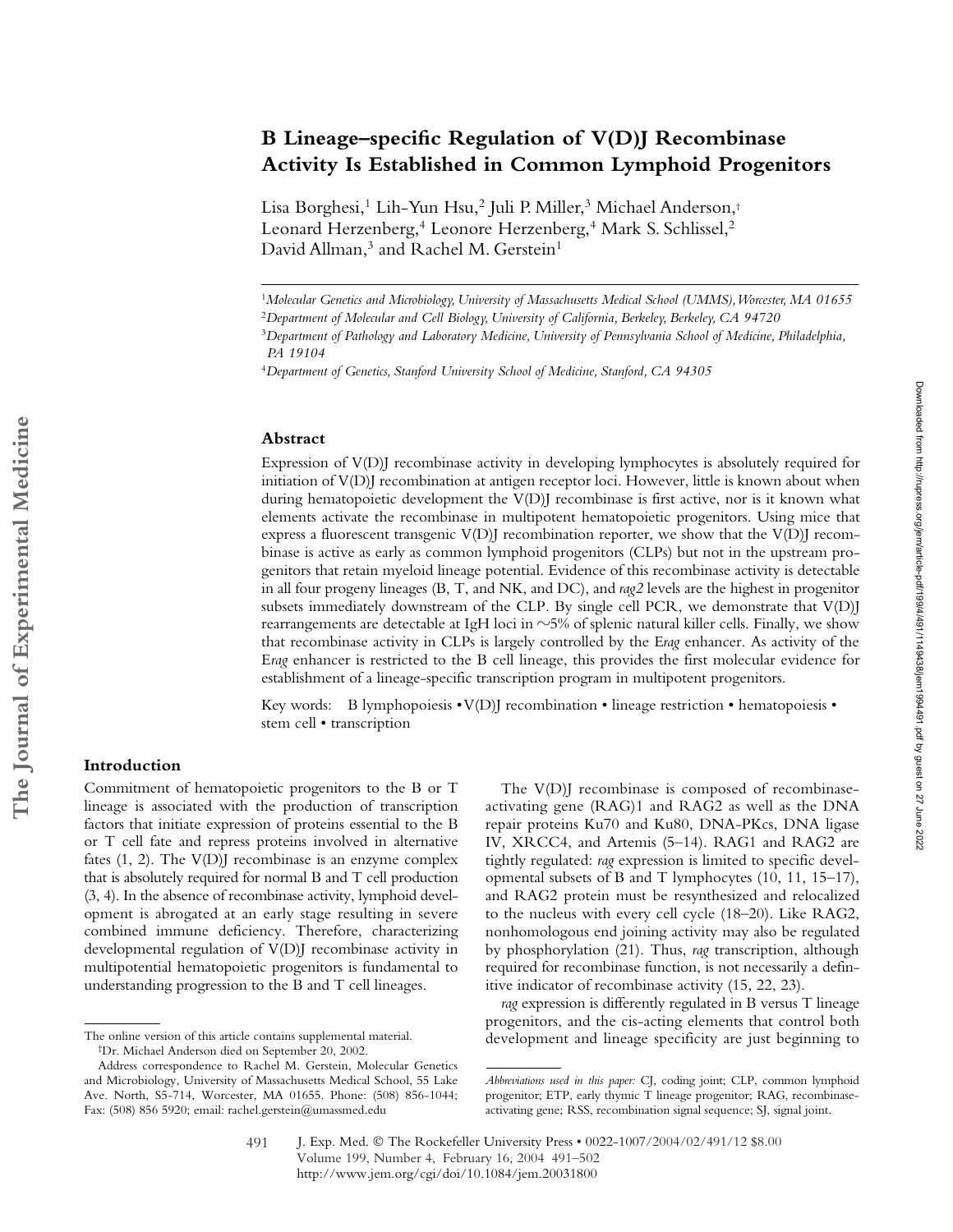be resolved. The 10-kb region upstream of *rag2* is sufficient for both complementing lymphocyte development in *rag2*-/- animals (24) and controlling normal expression of *rag1* and *rag2* in B and T lineage progenitors (17). At least two enhancers have been identified within this locus, one at  $\sim$ 8 kb and a second at  $\sim$ 22 kb upstream of *rag2* (25, 26). The latter of these, identified as E*rag*, is particularly interesting because it exhibits B lineage specificity. Mice lacking E*rag* have severely reduced expression of *rag1* and *rag2* in B lineage progenitors leading to a partial block in B cell development, whereas T cell development remains unaffected.

Both B and T lineage progenitors can be derived from the same multipotent CLP (27, 28), and it remains unknown whether E*rag* begins to exert influence only in cells committed to the B lineage. Interestingly, even though bone marrow CLPs retain the ability to produce both B and T cells, these multipotential progenitors may not contribute to each lineage equally. Specifically, *ikaros* knockout mice lack CLPs but are nonetheless able to generate near normal frequencies of early thymic T lineage progenitors (ETPs) (29). These and additional data suggest that CLPs are early B lineage progenitors, whereas ETPs are early T lineage progenitors. However, the molecular basis underlying this observation remains unknown.

In addition to T and B cells, CLPs can give rise to NK cells and DCs in vivo. The close developmental relationship between these cells is further supported by observations that lin<sup>-</sup>ckit<sup>lo</sup> progenitors can produce either CD19<sup>+</sup> B cells or  $DX5^+$  NK cells (30), B lineage precursors share developmental markers with DC precursors  $(28)$ , and CD19<sup>+</sup> B lymphocytes cultured in vitro can give rise to  $DEC205+CDI1c^+$ cells (31). Despite these developmental relationships and the fact that IgH recombination events are detectable in CLPs (29), recombinase expression is widely considered to be restricted to lineage-committed B and T progenitors.

To investigate expression and control of recombinase activity in multipotential hematopoietic progenitors and their



492 E*rag* Controls Recombinase Activity in CLPs

Figure 1. (A) The transgenic H2-SVEX substrate contains VEX (white rectangle) driven by the murine H2K promoter (black rectangle). VEX within the substrate is initially in the antisense orientation and is flanked by V(D)J recombination signal sequences (triangles) which direct inversional recombination. Primers used to discriminate H2-SVEX before and after rearrangement are indicated (2011, 200, 586, and 2165; as described in Materials and Methods). (B) Splenocytes from SB110 and SB88 H2- SVEX animals were stained with antibodies to detect CD19 IgM<sup>+</sup> B cells,  $CD3^+$  T cells, CD11b+CD3-CD19-NK1.1myeloid cells, or Gr-1 CD19<sup>-</sup>CD3<sup>-</sup>NK1.1<sup>-</sup> granulocytes and subsequently examined for VEX expression. The percentage of VEX<sup>+</sup> cells in the gate is given, and outliers are shown. (C) H2-SVEX recombination depends on RAG1. B220<sup>+</sup> B cells in the bone marrow were examined for VEX expression in H2-SVEX SB110, H2-SVEX  $RAG1^{-/-}$ ,  $RAG^{-/-}$ , and nontransgenic C57BL/6 control mice. The percentage of VEX cells in the gate is given. H2- SVEX RAG1<sup>-/-</sup> mice were identified by PCR analysis of the SVEX cassette as depicted in A and Fig. 2 A. Identical results were obtained with SB88 H2- SVEX RAG1<sup>-/-</sup> mice (not depicted). The data presented are representative of six independent experiments.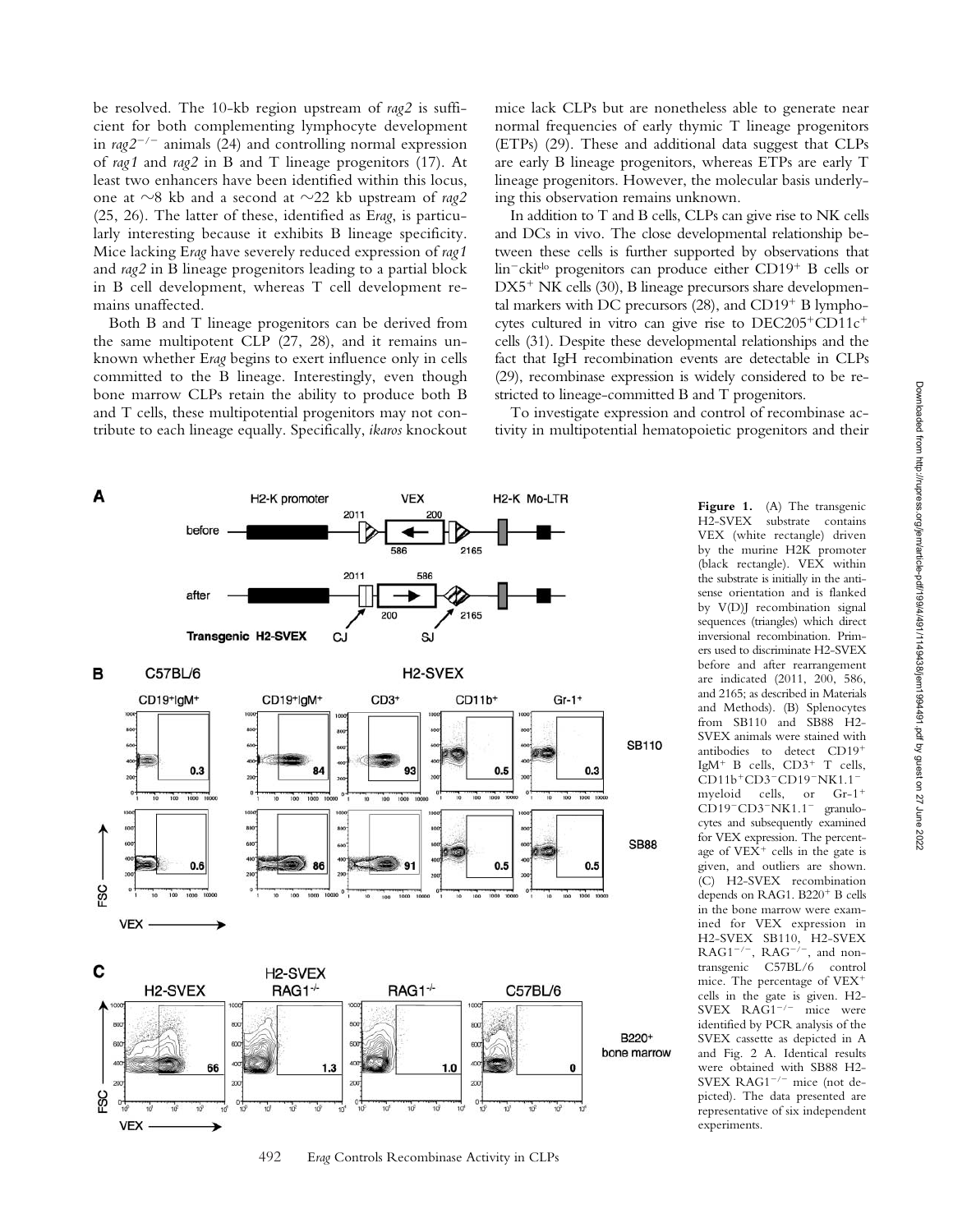immediate downstream progeny in vivo, we developed a flow cytometric assay in which  $V(D)$  recombination of a transgenic substrate is indicated by VEX-GFP fluorescence. Within specific developmental subsets of lymphocytes, we can distinguish individual cells that begin to express the recombinase. This approach, which has not previously been possible in primary cells, enables us to examine in vivo the developmental onset of expression of V(D)J recombinase activity and the factors that regulate it. Moreover, once the substrate is recombined VEX continues to be expressed. Because VEX acts a permanent marker of cells that have, or had, recombinase activity, we also have the opportunity to evaluate the contribution of recombinase<sup>+</sup> lymphoid progenitors to the B, T, NK, and DC lineages.

#### **Materials and Methods**

Mice. C57BL/6 and RAG1<sup>-/-</sup> (C57BL/6 background) mice were obtained from the Jackson Laboratories. Erag<sup>-/-</sup> mice were provided by Mark Schlissel (University of California, Berkeley, CA) (26). RAG2 GFP NG BAC mice (FVBN) provided by Michel Nussenzweig (The Rockefeller University, New York, NY) (17) were backcrossed to C57BL/6 in our laboratory for 12 generations. All mice were treated humanely in accordance with federal and state government guidelines and UMMS institutional animal committees.

*Construction of H2-SVEX Transgenic Mice.* The H2-SVEX transgene was constructed by placing the RSS-VEX-RSS fragment (Fig. 1 A) into the H2K (HIL) transgenic vector using a unique NotI restriction site located between the H2 promoter and the H2 exon fragment. The H2K cassette vector expresses genes under the control of the H2K promoter/enhancer and Moloney MuLV enhancer/poly(A), typically at high levels in HSC and all hematolymphoid cells (32–35). Heterologous promoter activation has been shown to be sufficient for directing rearrangement of chromosomal recombination substrates (36). Transgenic mice were made at the UMMS transgenic facility using standard procedures. From the injected C57BL/6 embryos, 13 of 136 mice were positive for the transgene as analyzed by PCR. Of these potential founders, six expressed VEX in peripheral white blood cells and four such mice were used to establish permanent transgenic lines: SB68, SB88, SB110, and SB114. VEX is from MFG-hu-VEX-2 (37–39). The recombination signal sequence (RSS) fragments contain consensus RSS and 16 bp from the murine DFL16.1 coding region (12-RSS) or 17 bp from the murine JH1 coding region (23-RSS) (40).

*Cell Sorting and Flow Cytometry.* Freshly isolated cells were resuspended to 3  $\times$  10<sup>7</sup> cells/ml in staining media containing biotin-, flavin-, and phenol red–deficient RPMI 1640 (Irvine Scientific), 10 mM Hepes, pH 7.2, 0.02% sodium azide, 1 mM EDTA, and 3% newborn calf serum and treated with 2.4G2 Fc block for 10 min on ice. Cells were incubated with primary antibodies for 20 min, then washed three times, incubated with streptavidin reagents for 15 min, and then washed three more times. After the final wash, samples were resuspended in 1  $\mu$ g/ml propidium iodide to exclude dead cells. Primary antibodies included AA4.1 biotin or APC, B220 APC or Cy5PE or FITC, BP-1 biotin (6C3), CD3 Cy5PE or PE, CD4 Cy5PE or PE, CD8 APC or Cy5PE or PE, CD11b APC (M1/70), CD19 Cy5PE or FITC, CD24 Cascade blue, Alexa 594 or FITC (30- F1), CD43 PE, CD122 biotin or PE, c-kit PE, DX5 biotin or FITC, Ly6C biotin or FITC, Gr-1 PE (Ly6G; RB6–8C5), IgM biotin or FITC, IL-7R PE (SB/14 or A7R34), Ly49G APC, and NK1.1 biotin or FITC. Secondary reagents were SA-Cy5PE, SA-Alexa 594, SA-Cy7PE or SA-APC. Antibodies were purchased from BD Biosciences, eBioscience, Southern Biotechnology Associates, Inc., or CALTAG and purified and conjugated using established procedures (37). Flow cytometry was performed on a 3 laser, 7 detector DIVA FACSVantage or a 3 laser 9 detector LSRII (Becton Dickinson). VEX was detected using 407 nm excitation and a 510-nm (10-nm bandpass) filter (37). Data were analyzed with FlowJo software (Tree Star), and all flow cytometric data is presented as 5% contour plots.

*DNA Isolation and PCR.* Genomic DNA was isolated with the QIAGEN DNeasy kit according to the manufacturer's instructions. PCR amplification was performed with  $10 \mu$ l DNA in 25  $\mu$ l total volume with 1.6  $\mu$ M dNTP (dATP + dTTP + dCTP + dGTP), 2.5 U Taq, 4 mM  $MgCl<sub>2</sub>$ , 1 $\times$  buffer A (Fisher Scientific), and 4  $\mu$ M of each primer. Primers were 2011 (5'), TAAAGTCCACGCAGCCCGCAGA; 2165 (3'), GGTG-GAGAAGGGGCGGAGGGTC; 586 (5), GCCCCGTGCT-GCTGCCCGACA; and 200 (3'), CGCCGTAGCTGAAG-GTGGTC. Primers were used in the following combinations (refer to Fig. 1 A for primer location): H2-SVEX transgene, 2011 and 2165; coding joints (CJs), 200 and 2011; and signal joints (SJs), 586 and 2165. PCR conditions consisted of 30 cycles unless otherwise indicated (94 $^{\circ}$ C for 1 min, 68 $^{\circ}$ C for 30 s, and 72 $^{\circ}$ C for 1 min) in an Eppendorf Mastercycler. PCR products were visualized with ethidium bromine on a 1.5% agarose gel in TBE buffer. Single cell PCR analysis for D-JH rearrangements in NK cells was performed as described previously (23).

*Online Supplemental Material.* Fig. S1 shows lymphocyte subsets in the four independent H2-SVEX founder lines. Fig. S2 characterizes VEX expression in NK cells from C57BL/6 and RAG1<sup>-/-</sup> mice. Table S1 reports the sequence of CJs and SJs from independent H2-SVEX rearrangements. Supplemental material is available at http://www.jem.org/cgi/content/full/ jem.20031800/DC1.

#### **Results**

*The H2-SVEX Transgenic Recombination Substrate.* To detect the developmental onset of  $V(D)$  recombinase activity, we developed a FACS® reporter gene system in which V(D)J recombination of a transgenic substrate is indicated by VEX fluorescence. VEX is a variant of GFP (37). The V(D)J recombination substrate H2-SVEX expresses VEX as a consequence of V(D)J recombination. As shown in Fig. 1 A, the VEX gene is initially in the antisense orientation and is flanked by V(D)J RSSs. RSSs in this orientation mediate inversion such that after recombination VEX is in the correct orientation for expression. Cells that undergo  $V(D)$  recombination are VEX<sup>+</sup>; these cells are easily detected and quantified by FACS®.

We examined VEX expression in four independent H2- SVEX transgenic lines, SB68, SB88, SB110, and SB114. All four transgenic lines have the same frequency and number of cells within subpopulations of hematopoietic and lymphoid cells compared with wild-type, indicating that cells that express VEX are not at a developmental or homeostatic disadvantage (Fig. S1, available at http:// www.jem.org/cgi/content/full/jem.20031800/DC1).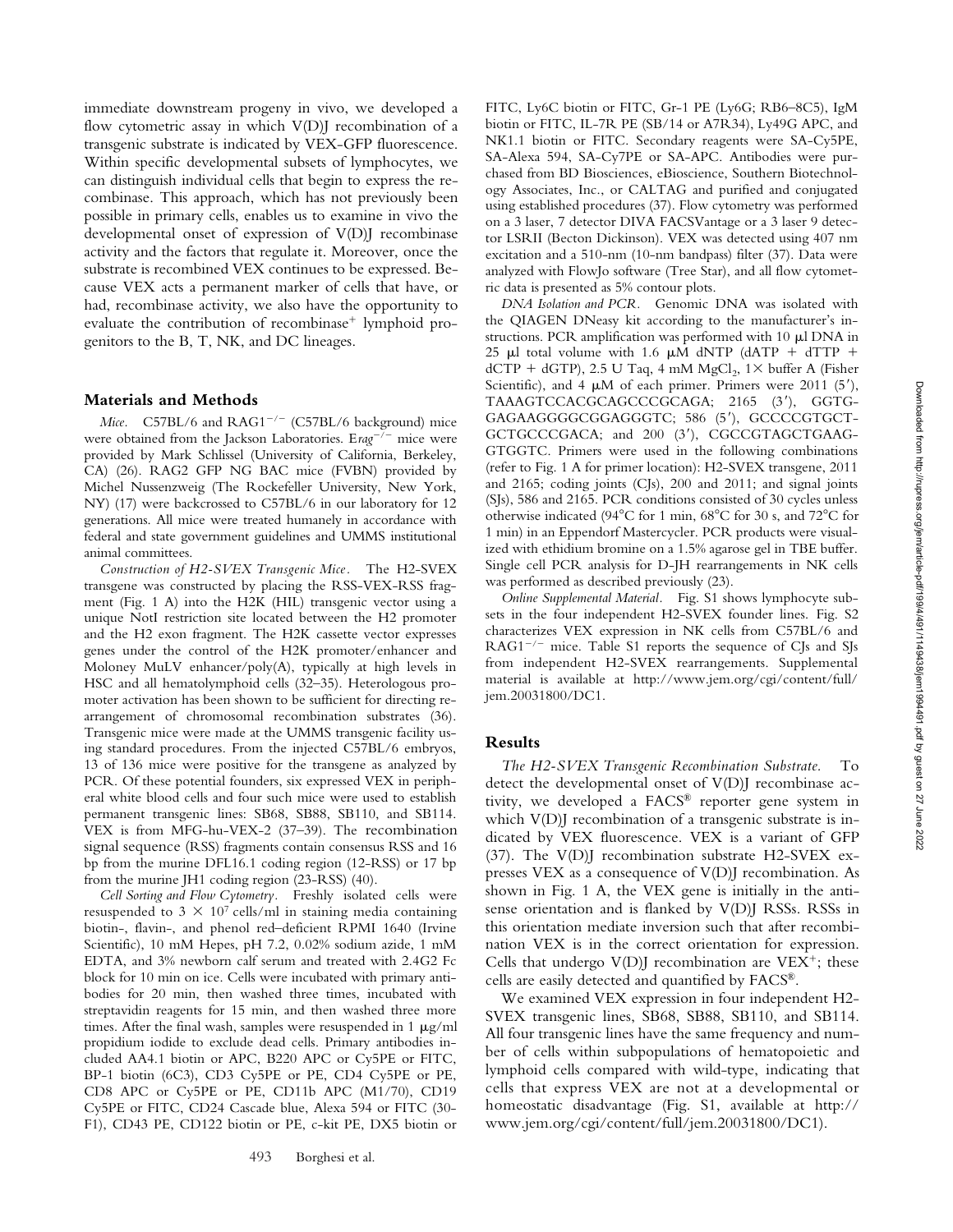*Specificity and Efficiency of the H2-SVEX Recombination Substrate.* The H2-SVEX construct is driven by an active H2K (murine MHC class I) promoter/MoMLV enhancer that enables robust transgene expression and, presumably, accessibility in all hematopoietic cells (32, 33, 35). Characterization of VEX expression in primary lymphoid tissue demonstrates the specificity and efficiency of the H2-SVEX recombination substrate. Within the B lymphocyte lineage, 94% of immature B220<sup>+</sup>IgM<sup>+</sup>CD24<sup>hi</sup>Ly6C<sup>-</sup>DX5<sup>-</sup> bone marrow B cells (23) and 84–86% of CD19<sup>+</sup>IgM<sup>+</sup> splenic B cells (Fig. 1 B) are  $VEX^{+}$ , indicating efficient recombination of the substrate in both the SB110 and SB88 H2-SVEX lines. VEX expression is also high among splenic T lymphocytes since  $91-93\%$  of CD3<sup>+</sup> T cells are VEX<sup>+</sup>. By contrast, 0.5% of splenic myeloid cells and 0.3–0.5% of granulocytes are  $VEX^{+}$ , suggesting that H2-SVEX is not rearranged in nonlymphoid lineages. Importantly, Fig. 1 B shows that the percentage of  $VEX^+$  B and T cells is nearly identical between the two independent founder lines depicted (SB88 and SB110), indicating position-independent regulation of recombination.

To demonstrate directly that H2-SVEX undergoes V(D)J recombination, we bred H2-SVEX mice to RAG1<sup>-/-</sup> mice. H2-SVEX recombination in both SB110 and SB88 transgenic  $B220<sup>+</sup>$  bone marrow cells is abolished in the absence of RAG1 as the frequency of detectable  $VEX^{+}$  cells is diminished from 66% in wild-type H2-SVEX to 1.3% in H2-SVEX RAG1<sup>-/-</sup> animals, comparable to background fluorescence detected in C57BL/6 and RAG1<sup>-/-</sup> nontransgenic controls (Fig. 1 C and not depicted).

Together, these data demonstrate that H2-SVEX rearrangement (1) is restricted to the lymphoid lineages, (2) recombines efficiently as a V(D)J recombination substrate, with frequencies of rearrangement approaching 90% within splenic lymphocytes, and (3) completely depends on RAG1 expression.

*H2-SVEX Recombination Has Expected Molecular Characteristics of V(D)J Recombination and Is Accurately Reflected by VEX Expression.* We examined by direct molecular analysis whether CJs and SJs, characteristic V(D)J recombination products (Fig. 1 A), are detectable after H2-SVEX recombination. The gels in Fig. 2 A depict PCR amplification of transgene-specific CJ and SJ recombination products (first and second rows), the transgene itself independent of recombination (third row) and, as a loading and PCR control, endogenous H2K (fourth row) in H2-SVEX transgenic or C57BL/6 nontransgenic controls. The H2- SVEX–specific CJs and SJs are detectable in splenocytes from two H2-SVEX founder lines, SB88 (Fig. 2 A, lane 2) and SB110 (lane 7), but not C57BL/6 (lane 1). Sequencing of recombined H2-SVEX products from primary lymphocytes confirms that the transgene undergoes multiple, independent rearrangements that produce highly variable CJs (all 12 joints cloned were unique) and relatively conserved SJs (8 out of 12 joints cloned were perfect; Table S1, available at http://www.jem.org/cgi/content/full/jem. 20031800/DC1). Neither CJs nor SJs are detectable in SB88 brain (Fig. 2 A, lane 4), and CJ products are only very weakly detectable in SB110 kidney (lane 6) relative to C57BL/6 (lanes 3 and 5). The latter is likely due to low levels of lymphocyte contamination within this highly vascularized organ, since we can readily amplify rearranged TCR genes from kidney (not depicted). Moreover, CJ formation is readily detectable in sorted VEX<sup>+</sup> but not VEX<sup>-</sup>



494 E*rag* Controls Recombinase Activity in CLPs

Figure 2. (A) PCR analysis of H2-SVEX V(D)] recombination. H2-SVEX recombination products were examined in two different transgenic lines, SB88 (left panel) or SB110 (right panel), which express or lack RAG as indicated. Nontransgenic C57BL/6 animals are presented as a control. Primers specific to the transgene were used to detect the recombination products CJs and SJs in the indicated tissues. Primers that bind within the murine H2K gene were used to amplify the 1-kb SVEX cassette in transgenic mice (independent of recombination; labeled H2-SVEX in the figure) or to amplify a distinct 250-bp PCR product in both transgenic and wild-type mice (labeled endogenous H2K) derived from the endogenous H2K gene. Amplification of endogenous H2K serves as a positive control confirming the presence of template DNA. (B) Semiquantitative PCR analysis of H2-SVEX recombination. SB88 H2-SVEX bone marrow was FACS® sorted into VEX and  $VEX^{+}$  populations. DNA from an equivalent number of cells was subject to PCR analysis for H2-SVEX transgenespecific CJs, the H2-SVEX transgene, and endogenous H2K. The PCR conditions were designed to give linear amplification for CJs, and cell cycle number is indicated. The data are representative of two to five experiments using cells from independent sorts.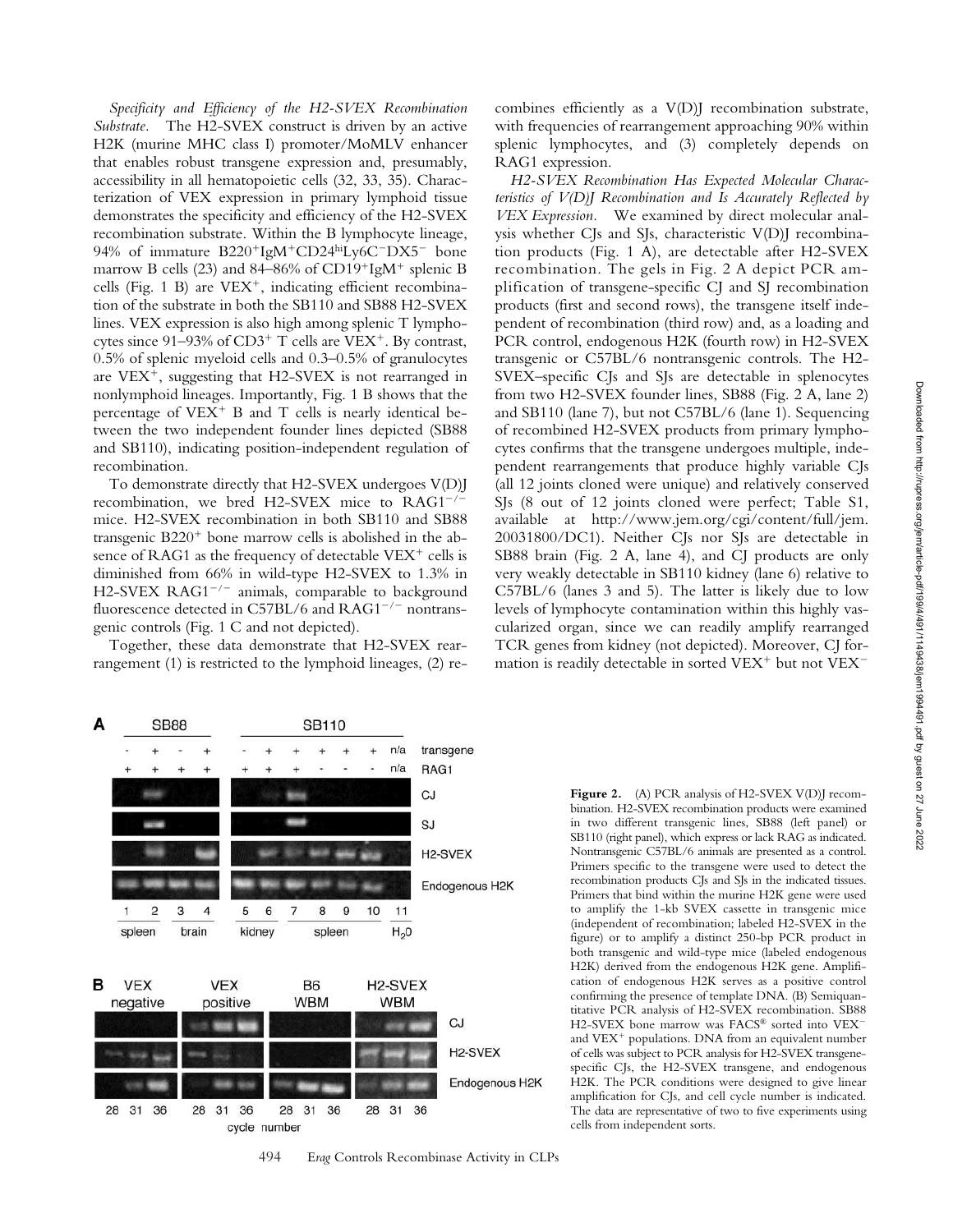

Figure 3. V(D)J recombinase activity in multipotent hematopoietic progenitors. (A) V(D)J recombinase activity in CLPs. The  $lin^-$  subset (B220, CD11b, GR-1, Ter119, CD3) of bone marrow obtained from SB88 H2-SVEX transgenic or C57BL/6 control mice was examined for VEX expression in IL-7 $R\alpha^+AA4.1^+Sca-1^{lo/-}$  cells. (B) The lin- subset of bone marrow obtained from SB110 H2- SVEX transgenic or C57BL/6 control mice was examined for VEX expression as a function of c-kit and CD27. The data are representative of two to five independent experiments.

BM cells from SB88 H2-SVEX transgenics even after 36 cycles of amplification (Fig. 2 B). These observations indicate that FACS® detection of VEX accurately reflects V(D)J recombination of the H2-SVEX transgene and provides strong support for the sensitivity of this GFP-based reporter construct to reflect in vivo recombination. By contrast, neither CJs nor SJs are detectable in any of three independent H2-SVEX RAG1<sup>-/-</sup> mice (Fig. 2 A, lanes 8–10), confirming that H2-SVEX recombination depends on RAG activity and, hence, the V(D)J recombinase.

*Expression of V(D)J Recombinase Activity in Early Hematopoietic Cells.* We have demonstrated that V(D)I recombinase activity is detectable in the earliest B and T lineage progenitors before IgH (and TCR) recombination (23). One of the major implications of this result is that the recombinase may be expressed even before B lineage commitment. To explore this possibility, we examined VEX expression within the  $lin^{-}IL$ -7R $\alpha$ <sup>+</sup>AA4.1<sup>+</sup>Sca-1<sup>lo</sup> subset of bone marrow, which contains hematopoietic precursors that retain lymphoid (B, T, NK, and DC), but not myeloid

developmental potential (27, 28), and are designated as common lymphoid progenitors or CLPs. VEX expression is readily detectable in 30–45% of CLPs (Fig. 3 A and not depicted; see also Fig. 6).

We then examined recombinase activity in earlier hematopoietic progenitor subsets that retain the capacity for self-renewal. Recombinase activity is not detectable in lin-ckithiCD27- progenitors (Fig. 3 B, left). However, VEX expression is detectable in a minor subset (1.7%) of  $ckit^{hi}CD27^{+}$  progenitors, cells that include the lymphoidrestricted early lymphoid progenitor (41), as well as a subset  $(15%)$  of ckit<sup>int</sup>CD27<sup>+</sup> progenitors (Fig. 3 B, middle and right), cells that include the CLP (27). Together these data suggest that the V(D)J recombinase is first active at low levels in hematopoietic progenitors after loss of myeloid developmental potential, and recombinase activity increases throughout the earliest stages of B lymphocyte development (23).

*V(D)J Recombinase Activity in the Natural Killer Cell Lineage.* In addition to B and T lymphocytes, the CLP gives rise to NK and DC, and it is possible that some VEX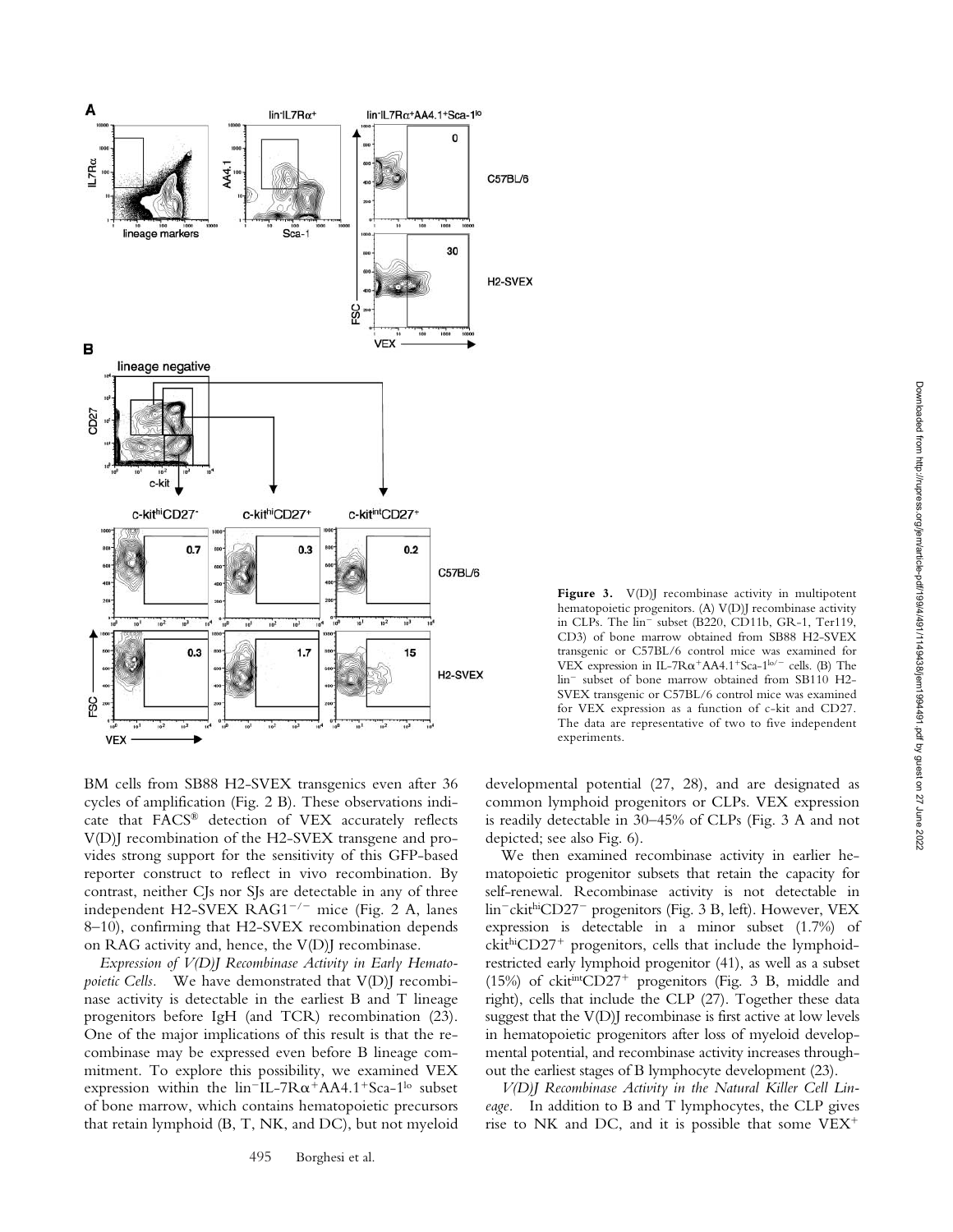







Figure 4. Detection of V(D)J recombinase activity in natural killer cells. (A) The CD4<sup>-</sup>CD8<sup>-</sup>CD90<sup>-</sup> subset of bone marrow was examined for CD122 and DX5 or NK1.1 expression in control B6 (top) or SB110 H2-SVEX transgenic mice (bottom). Immature CD122<sup>+</sup>DX5<sup>-</sup> NK1.1<sup>-</sup> pNK cells (gated population in left and middle) were subsequently analyzed for VEX expression (right). (B)  $CD122^+NK1.1^+$  cells lacking CD3, CD4, CD8, and CD19 were examined for VEX expression in bone marrow (left) or spleen (right) obtained from SB88 H2-SVEX transgenic (top) or control B6 mice (bottom). Identical results were obtained using SB110 H2-SVEX transgenic mice (not depicted). (C) Bone marrow CD3<sup>-</sup>CD4<sup>-</sup>CD8<sup>-</sup>CD122<sup>+</sup>NK1.1<sup>-</sup>DX5<sup>-</sup> pNK (top) and CD3<sup>-</sup> CD4<sup>-</sup>CD8<sup>-</sup>CD122<sup>+</sup>NK1.1<sup>+</sup>CD3<sup>-</sup>CD19<sup>-</sup> NK (bottom) were examined for GFP expression in RAG2 GFP NG transgenic (left) or control B6 mice (right). The percentage of cells in each gate is given. (D) NK1.1<sup>+</sup>DX5<sup>+</sup>CD19<sup>-</sup>CD3<sup>-</sup>CD4<sup>-</sup>CD8<sup>-</sup> spleen cells were sorted from C57BL/6 or  $\beta\delta\text{-TCR}^{-/-}$ mice were analyzed by PCR for D-J<sub>H</sub> joins. PCR analysis of bulk sorted cells is depicted in the gel on the top. SPL refers to total splenic cells. Two cells lines with known rearrangement patterns were used as controls. The AMLV-transformed cell line A12 is derived from a  $RAG1^{-/-}$  mouse and therefore retains germline Ig configuration (61). The AMLV-transformed "DJ<sub>H</sub> fixed" 300-35 line bears a D-J<sub>H</sub>1 rearrangement (62).  $D-I<sub>H</sub>4$  was not examined. By PCR analysis of single, sorted NK cells from C57BL/6 mice, we determined that the frequency of splenic NK that harbor  $D-J_H$  rearrangements was 4.8% (3 D- $I_H^+$  cells out of 62 NK cells analyzed) as indicated on the bottom. The data in A–C are representative of two to five independent experiments. The data in D are representative of at least two experiments using independently sorted cells.

CLPs may give rise to these two lineages. Because VEX permanently marks cells that have expressed the V(D)J recombinase, we had the opportunity to examine whether some NK and DC have a history of recombinase activity. We first examined VEX in NK precursors (pNK; CD122<sup>+</sup>

CD4<sup>-</sup>CD8<sup>-</sup>CD90<sup>-</sup>DX5<sup>-</sup>) (42, 43). Approximately 60% of pNK from H2-SVEX mice express VEX versus 0% from control B6 (Fig. 4 A, right). We also examined expression of *rag2* transcription in this subset using the NG RAG2 transgenic reporter line in which GFP replaces the major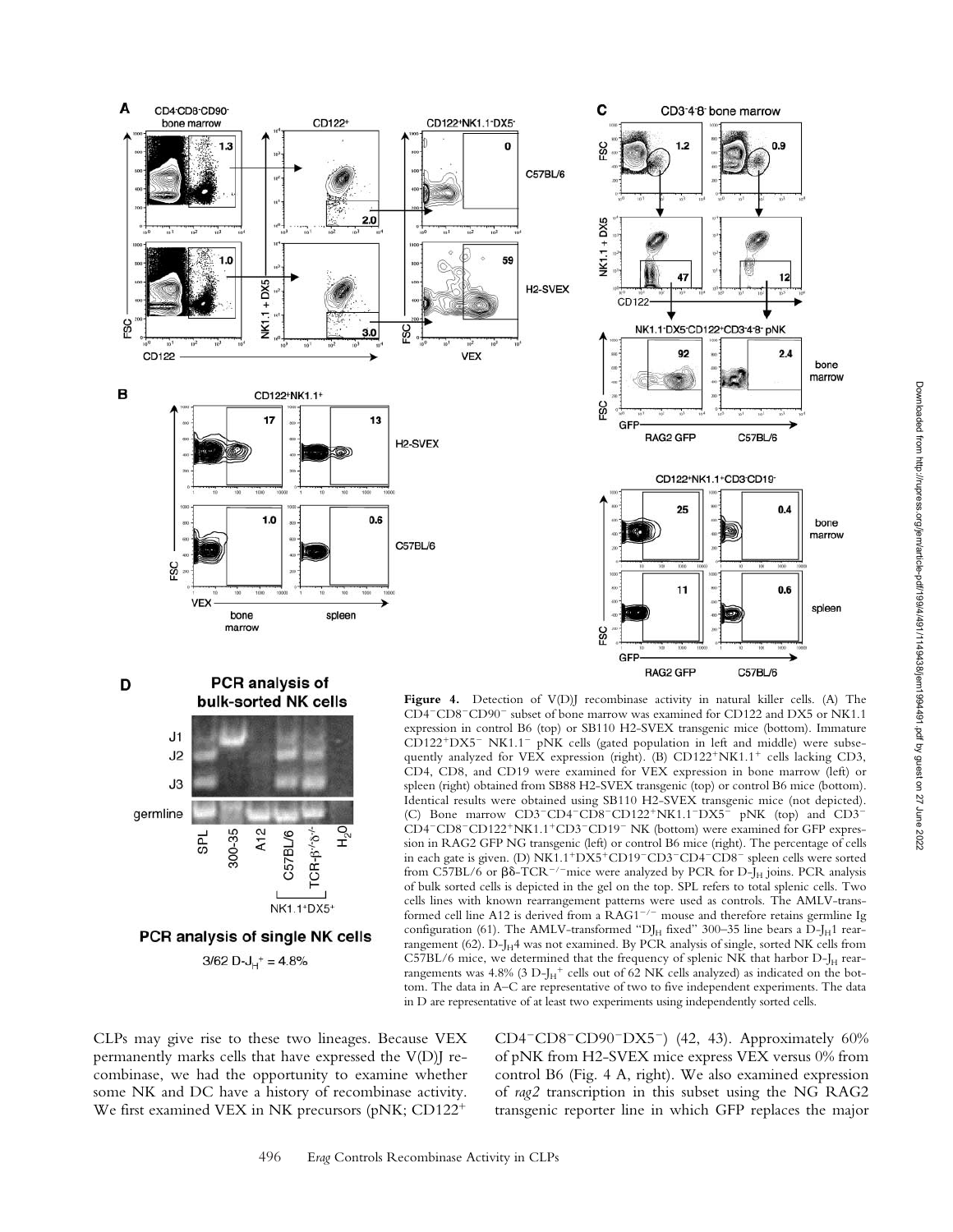exon of RAG2 (17). The pNK population from these reporter mice had high levels of GFP expression (Fig. 4 C, top, third row, left panel), indicative of RAG2 transcription, supporting the idea that the pNK may have (or may have had) an active  $V(D)$  recombinase.

Examination of more mature NK cells confirms that NK cells display evidence of recombinase activity. Within the CD3<sup>-</sup>CD8<sup>-</sup>CD19<sup>-</sup> subset, VEX expression in CD122<sup>+</sup>  $NK1.1<sup>+</sup> NK$  cells is readily detectable in both bone marrow and spleen (Fig. 4 B). Decreased expression of VEX in mature versus precursor NK cells may reflect down-regulation of reporter transgene expression with progression to this particular lineage or may be due to preferential selection of NK cells that express little or no recombinase activity. VEX is also readily detectable in cells bearing the NK cell–specific Ly49G receptor (Fig. S2, available at http:// www.jem.org/cgi/content/full/jem.20031800/DC1), and as with the other lymphocytes, recombination of H2- SVEX in NK cells depends on the presence of RAG1 (Fig. S1). We also examined *rag2* expression in mature NK cells and found that GFP is detectable only within a moderate percentage  $(11–25%)$  of NK1.1<sup>+</sup> bone marrow and spleen cells (Fig. 4 C, bottom left) and is quite dull compared with expression in pNK (compare Fig. 4 C, top and bottom). These data suggest that *rag2* is likely to be expressed and active only at a very early stage of NK development rather than during later maturation stages in the bone marrow.

*IgH Recombination in NK Cells.* To demonstrate that the V(D)J recombinase can recombine antigen receptor loci in NK cells, we took advantage of observations that IgH recombination events can be detected in T cells and thus are not B lineage restricted (44, 45). Specifically, we examined whether  $D-J_H$  recombination events could also be found in NK cells. As shown in Fig. 4 D, sorted NK cells from C57BL/6 mice have readily detectable  $D-J_H$ joins, suggesting that the V(D)J recombinase is active at endogenous loci in NK cells. Moreover,  $D-J_H$  joins are also detectable in NK cells from TCR $\beta\delta^{-/-}$  animals, demonstrating that this result is not due to contamination by either NK T cells or classical T cells, many of which harbor  $D-I<sub>H</sub>$  joins. To obtain a quantitative estimate of the frequency of NK cells that possess rearrangement events, we examined the frequency of  $D-J_H$  joins by single cell PCR analysis. We found that 3/62 ( $\sim$ 5%) splenic NK cells have detectable  $D-J_H$  joins. Together, these data indicate that the V(D)J recombinase is active at some point in the developmental history of NK cells and can complete the  $D_H$  to  $J_H$ joining step.

*V(D)J Recombinase Activity in the DC Lineage.* We extended our observations to examine recombinase expression in the DC lineage, which includes cells that also arise from the CLP. We found that 12% of DC progenitors (28) from H2-SVEX animals express VEX versus 0% of control B6 animals (Fig. 5 A). DC progenitors isolated from RAG2 GFP transgenic mice also express GFP (17). Splenic DCs can be resolved into two populations based on phenotype,



Figure 5. Detection of V(D)J recombinase activity in DCs. (A) VEX expression was examined in AA4.1+B220+CD4+CD24- bone marrow progenitors from SB110 H2-SVEX transgenic (left) or B6 control mice (right). (B) Splenic DCs were enriched by collagenase digestion and Nycodenz gradient centrifugation of tissue obtained from SB110 H2-SVEX transgenic (left) or C57BL/6 control mice (right). The CD11 $c^+$ I-A<sup>+</sup> subset was examined for expression of CD8, Mac-1, and VEX. The percentage of cells in each gate is given. The data are representative of at least five (A) or two (B) independent experiments, and identical results were obtained with SB88 H2-SVEX transgenics (not depicted).

 $CD8+Mac-1^-$  and  $CD8-Mac-1^+$  (46-48). VEX is detectable in both DC populations as  $6\%$  of CD8<sup>+</sup>Mac-1<sup>-</sup> DCs and 5.2% of CD8<sup>-</sup>Mac-1<sup>+</sup> DCs from H2-SVEX mice are  $VEX^+$  versus  $\langle 2\%$  from B6 controls (Fig. 5 B, bottom). Thus, VEX expression, indicative of V(D)J recombinase activity, is detectable in both NK and DC lineages.

*B Lineage–specific Regulation of V(D)J Recombinase Activity in Early Hematopoietic Cells. rag* expression is controlled by different transacting factors in B versus T cells; yet our data show that the  $V(D)$  recombinase is active in 30–45% of CLPs, cells which retain the potential to produce both B and T cells. Therefore, we wondered whether lineage-specific regulation of recombination would be evident in CLPs. The Erag enhancer element, located  $\sim$ 22 kb upstream of the *rag2* gene, profoundly influences expression of both *rag*1 and *rag*2 in a B lineage–specific manner (26). E*rag*-/- animals have a twofold reduction in *rag2* transcripts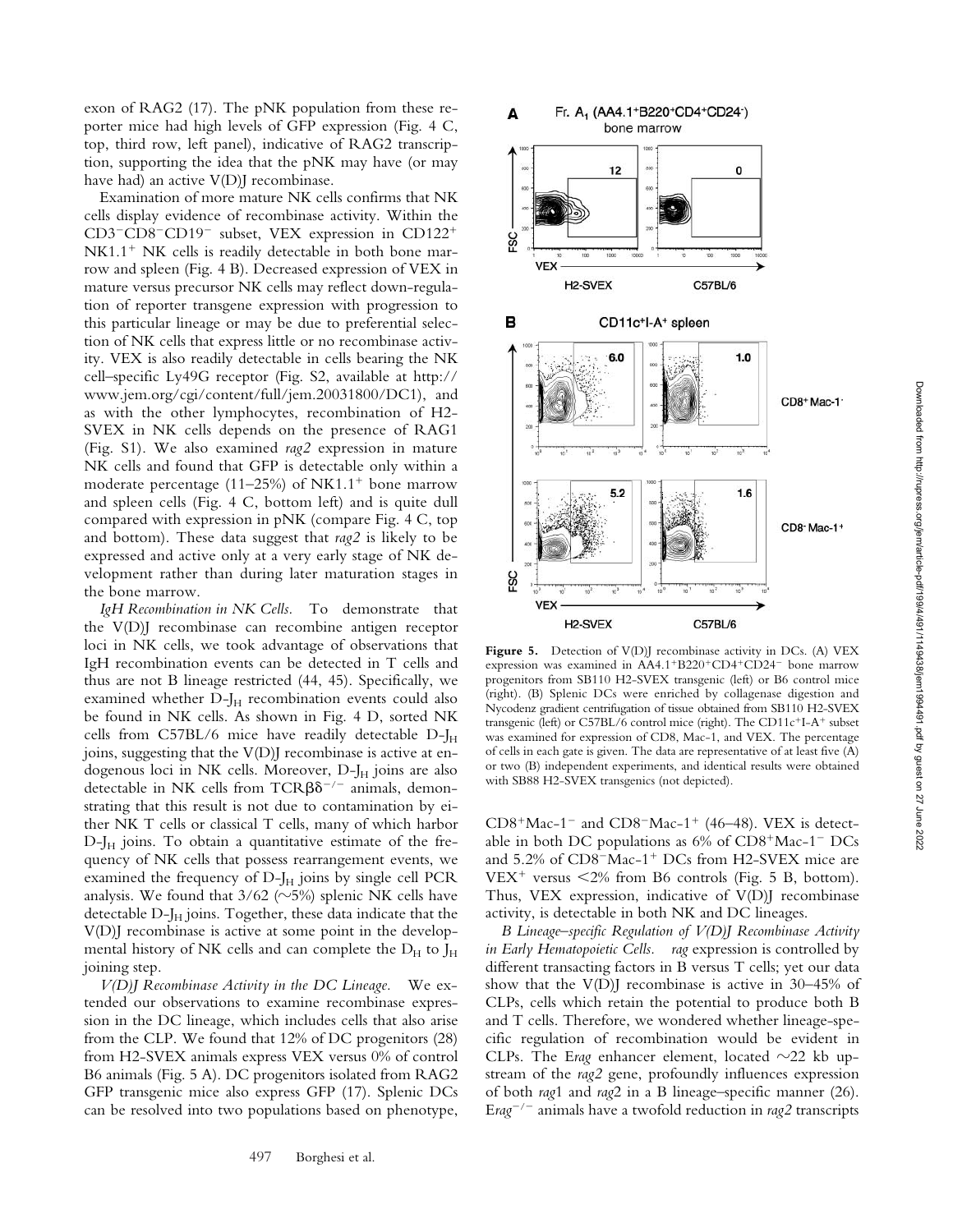

**Figure 6.** Regulation of V(D)J recombinase activity in multipotential lineage progenitors. (A) Bone marrow from SB110 H2-SVEX animals that were Erag<sup>+/+</sup>, Erag<sup>+/-</sup>, or Erag<sup>-/-</sup> was stained for IL-7Rα<sup>+</sup>AA4.1<sup>+</sup>Sca-1<sup>lo/-</sup>lin<sup>-</sup> CLPs (top), and cells within the CLP gate were examined for VEX expression (bottom). Identical results were obtained when wild-type SB110 and SB88 H2-SVEX mice were compared (not depicted). (B) VEX expression was analyzed in B220+CD43+DX5-Ly6C-IgM- CD19+CD24+ pro-B cells (bottom row). (C) VEX expression was analyzed in CD3<sup>+</sup>CD19<sup>-</sup> splenic T cells. The percentage of each population within the gate is given. The data are representative of two to five independent experiments.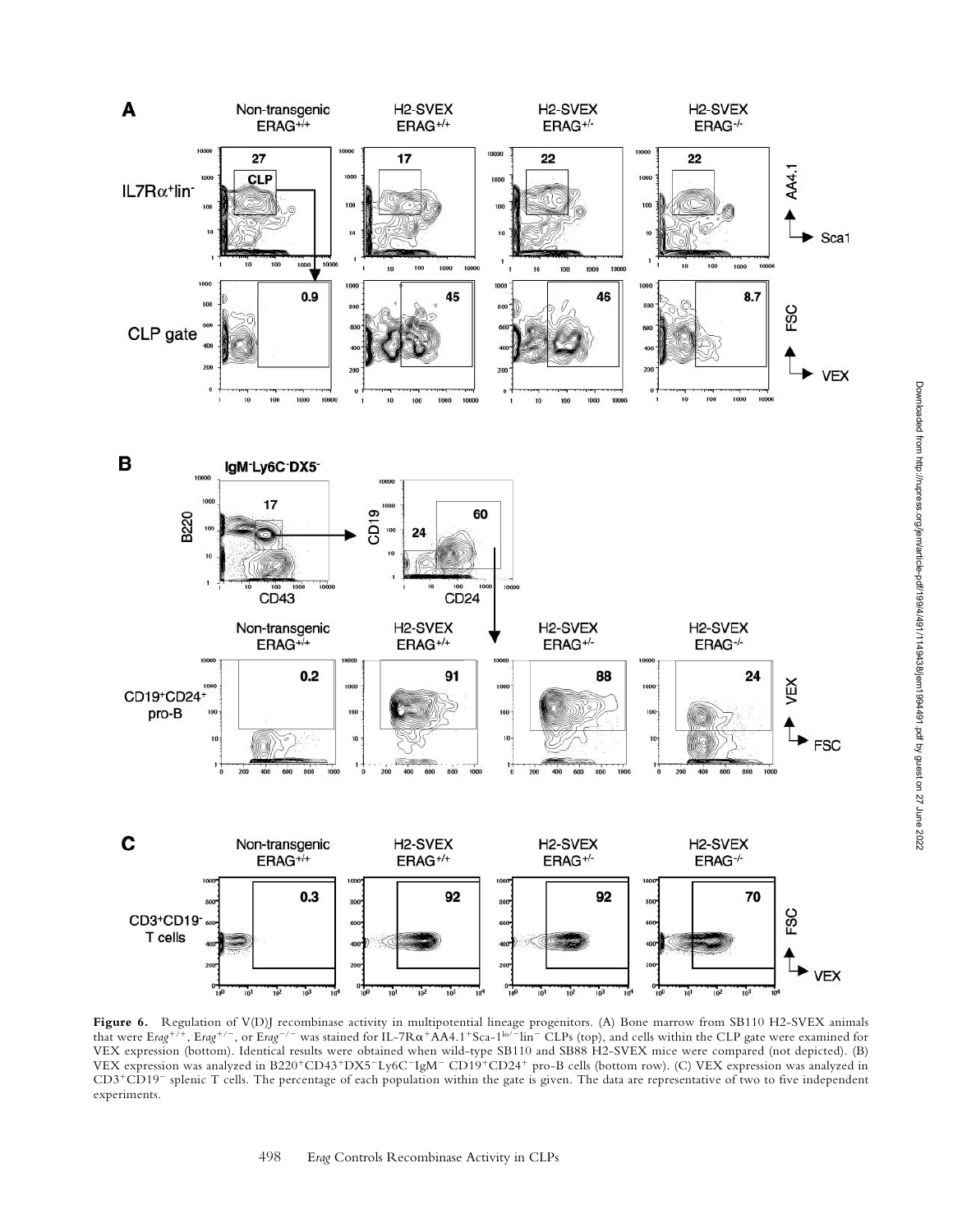and a 10-fold reduction in *rag1* transcripts in pro- and pre-B cells, whereas the T lineage remains unaffected. Therefore, we examined whether E*rag* was important for controlling recombinase activity in CLPs.

Fig. 6 A (top) depicts identification of CLPs (lin- IL7R $\alpha$ <sup>+</sup>AA4.1<sup>+</sup>Sca-1<sup>lo</sup>) in nontransgenic wild-type animals and in three transgenic mice: H2-SVEX Erag<sup>+/+</sup>, H2-SVEX Erag<sup>+/-</sup>, and H2-SVEX Erag<sup>-/-</sup>. The percentage of AA4.1<sup>+</sup>Sca-1<sup>lo</sup> CLP cells was similar across all four mice, ranging from 17–26% of  $lin^{-}IL7R\alpha^{+}$  cells (Fig. 6 A, top). However, whereas 45% of CLPs from H2-SVEX transgenic Erag<sup>+/+</sup> or Erag<sup>+/-</sup> siblings express VEX (Fig. 6 A, bottom), the Erag<sup>-/-</sup> mice had a dramatic (fivefold) reduction in VEX expression (9%; Fig. 6 A, bottom, far right). The decline in recombinase activity in the CLP suggests that B cell–specific regulation of *rag* gene expression already exists even at this early stage of hematopoietic development.

VEX expression is also dramatically reduced in pro-B subsets from H2-SVEX Erag<sup>-/-</sup> transgenics. The percentage of VEX expression in pre-pro-B cells is reduced from 17% in H2-SVEX Erag<sup>+/+</sup> to 6% in Erag<sup>+/-</sup> and to 3.2% in Erag<sup>-/-</sup> animals (not depicted), a fivefold reduction comparable to the magnitude of decrease observed in CLPs. VEX expression in later pro-B cells is reduced from  $\sim$ 90% in H2-SVEX Erag<sup>+/+</sup> and Erag<sup>+/-</sup> mice to 24% in Erag<sup>-/-</sup> (Fig. 6 B). In contrast, VEX expression in  $CD3^+$  T cells is only modestly reduced (1.2-fold) from 92% H2-SVEX Erag<sup>+/+</sup> and in Erag<sup>+/-</sup> to 70% in Erag<sup>-/-</sup> animals (Fig. 6 C), confirming that V(D)J recombinase activity in the B but not T lineage strongly depends on the E*rag* element.

### **Discussion**

To examine developmental control of V(D)J recombinase activity in single, multipotent hematopoietic progenitors, we developed mice that express the fluorescent V(D)J recombination substrate H2-SVEX. Once recombined, the fluorescent substrate is permanently expressed and provides a useful marker of the developmental history of lymphocytes. We use this marker to show that V(D)J recombinase is active as early as the CLP stage of hematopoietic of development, and evidence of this activity is detectable in all four potential progeny lineages: B, T, NK, and DC. By single cell PCR, we also demonstrate the presence of  $D-I_H$ rearrangements in 4.8% of splenic NK cells. We take advantage of the sensitivity of H2-SVEX to characterize regulation of V(D)J recombinase expression in CLPs. We demonstrate that recombinase activity in this multipotent population depends on the B lineage enhancer of *rag* expression, E*rag*. This surprising result demonstrates that lineage-specific regulation of *rag* is already established in this multipotent progenitor and suggests one mechanism underlying recent observations that the CLP may be biased toward a B rather than T lineage fate.

*V(D)J Recombinase Activity in the CLP.* Detection of V(D)J recombinase activity as early as the CLP stage of hematopoietic development extends previous findings that RAG is expressed not only in progenitors that retain the capacity to produce B lymphocytes and NK cells (41) but also in fraction  $A_1$  DC precursors (17). These results were unexpected because recombinase expression was previously considered restricted to committed B and T cell progenitors. Initiation of V(D)J recombinase expression in CLPs before progression to the B or T lymphocyte lineage is consistent with evidence that hematopoietic development can be very plastic. For example, in  $\text{pax}5^{-/-}$  mice (49)  $B220<sup>+</sup>$  bone marrow cells bearing D-J $_{\rm H}$  rearrangements and previously considered restricted to the B lineage retain the capacity to give rise to nearly all other blood cells. Even the classically defined CLP (lin<sup>-</sup>IL-7R<sup>+</sup>Thy-1<sup>-</sup>Sca-1<sup>lo</sup>c-kit<sup>lo</sup>) that produces B, T, and NK cells has latent myeloid potential that is induced by ectopic expression of IL-2 and GM-CSF receptors (50).

*V(D)J Recombinase Activity in NK Cells.* Our analysis of NK and DC cells indicates that V(D)J recombinase activity in the lymphoid compartment is not restricted to the B or T lineage (Figs. 4 and 5). The intriguing possibility that the V(D)J recombinase operates in cells other than B and T progenitors finds additional support in observations that (1) *rag1* transcription is detectable in c-kithiSca-1hiCD27<sup>+</sup> progenitors that give rise to both lymphocytes and NK cells (41), (2) incomplete TCR- $\beta$  rearrangements are detectable at low levels in some murine NK cells  $(51)$ , and  $(3)$  D-J<sub>H</sub> rearrangements are detectable in a subset of murine plasmacytoid and thymic DCs (52). Whether the V(D)J recombinase recombines loci other than IgH (Fig. 4 D) and TCR in the NK lineage remains unknown.

Expression of recombinase activity and, hence,  $D-J_H$  rearrangements in NK may simply be a developmental relic stemming from recombinase activity in the CLP. The recombinase may be expressed in CLPs that have not yet committed to a specific lymphoid lineage fate (that is, B, T, or NK, or DC) and may be repressed in more committed NK cell or DC progenitors. High expression of the RAG2 GFP transgenic reporter in pNKs but not in later stages of NK development (Fig. 4 C) indicates that this repression occurs after the pNK stage. Moreover, our observation that pNK derived from E*rag*-/- mice have normal levels of VEX expression (not depicted) even though recombinase activity in the CLP is significantly decreased (Fig. 6), suggests that V(D)J recombination could take place during the earliest stages of NK cell development. Numerous malignancies involving both NK leukemias and lymphomas have been identified (53–55). Because V(D)J recombination is associated with chromosomal transposition in vitro (56) and in vivo (57) as well as chromosomal translocations (58), our observations raise the possibility that recombinase expression in pNK cells may contribute to some of these forms of oncogenesis.

*Regulation of V(D)J Recombinase Activity in Multipotent Hematopoietic Progenitors.* Given our observation that a proportion of CLPs from H2-SVEX mice express the recombinase, we examined whether lineage-specific regulation of recombination would be evident at this early stage of hematopoietic development. The E*rag* enhancer controls *rag*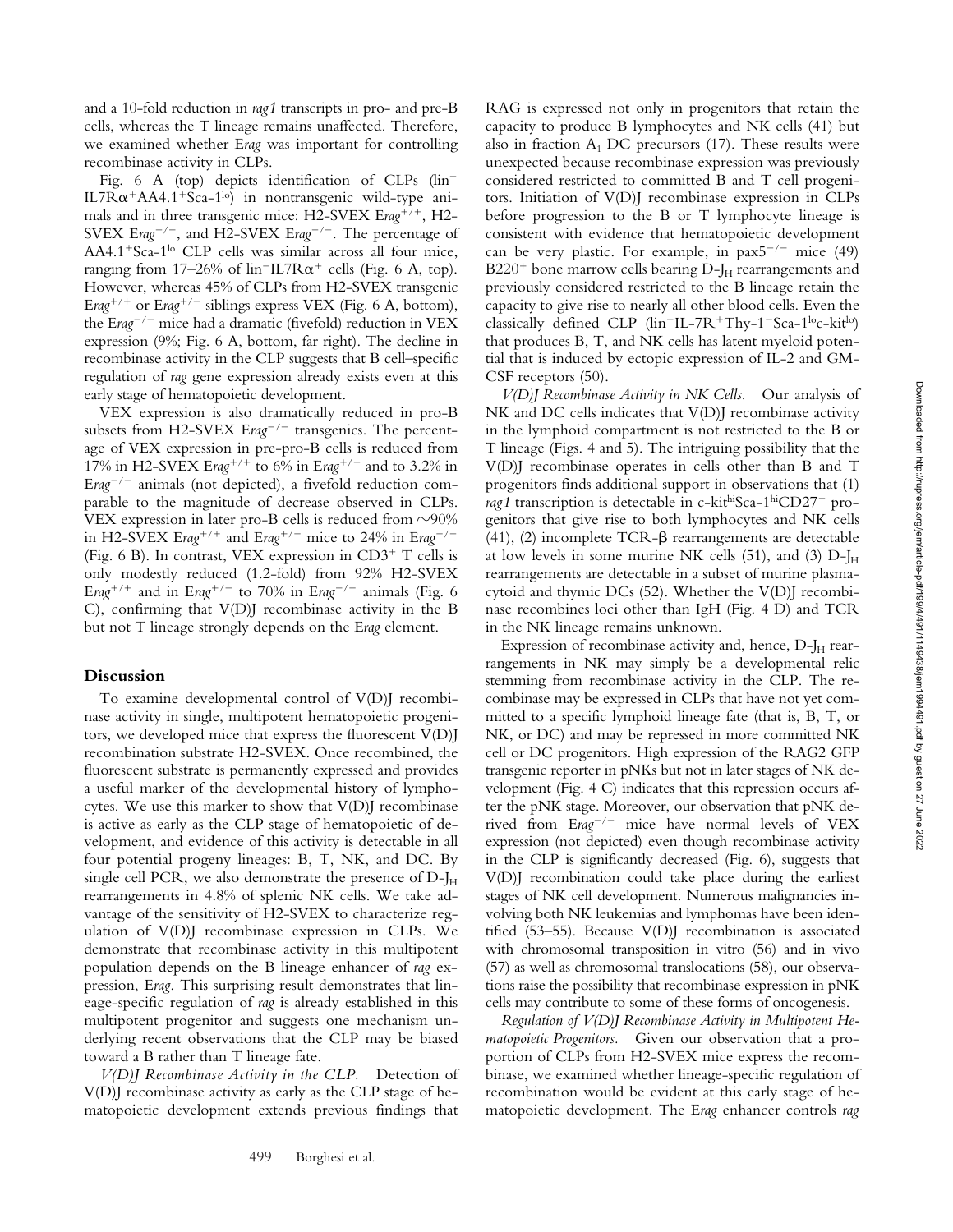expression in B but not T precursors (26). Surprisingly, we found that E*rag* also controls recombinase activity in CLPs as deletion of this enhancer reduced VEX from 45% in wild-type mice to 8.7% in the Erag<sup>-/-</sup> mice (Fig. 6). Thus, the B lineage–specific control exerted by the E*rag* enhancer is apparent even in multipotential progenitors. These observations predict that the CLP, or the upstream (as yet uncharacterized) pre-CLP (59), is the target of inductive signals required for *rag* expression (60).

The observation that the E*rag* enhancer influences recombinase activity in CLPs has implications for our understanding of hematopoietic cell development. Initial models predicted that CLPs from unmanipulated mice have an equal chance of adopting a B cell or a T cell fate in vivo (27, 28). However, a recent report shows that *ikaros* knockout mice lacking CLPs are nonetheless able to generate near normal frequencies of early thymic T lineage progenitors (29), suggesting that CLPs are early B lineage progenitors that do not contribute significantly to thymic T cell development despite a residual T lineage potential. Our data are consistent with this hypothesis and provide the first molecular evidence supporting the idea that the BM CLP may have a default B cell fate in vivo.

In conclusion, the broad utility of H2-SVEX recombination substrate lies in the fact that it (1) sensitively quantifies recombinase activity in vivo, (2) enables analysis at the single cell level, supporting characterization even of very rare progenitor populations, and (3) can be assayed simultaneous with other GFP transgenic reporters. As one example, we successfully quantified recombinase activity in CLPs (Fig. 3 A), a progenitor population representing  $0.1\%$  of total bone marrow cells (28), and characterized the role of the E*rag* enhancer in this population. Our approach is broadly generalizable since H2-SVEX mice can be readily used in combination with other genetically mutated strains that affect B and T lymphocyte development.

We gratefully acknowledge Ranjan Sen, Michel Nussenzweig, Richard Hardy, Avinash Bhandoola, Janet Stavnezer, Bob Woodland, Madelyn Schmidt, and Joe Labrie for thoughtful discussions and/or critical reading of the manuscript, and Morgan Wallace, Kim Martin, Cherie Fontaine, Uma Phatak, Neal Gehani, Angela Ariza, Kris Biber, Rebecca Symmes, Gwen Graziano, Ira Whitten and Julie O'Connor for invaluable assistance with experiments. Naomi Rosenberg (Tufts University School of Medicine, Boston, MA) and Chris Roman (State University of New York-Downstate Medical Center, Brooklyn, NY) kindly provided the 300-35 and A12 cell lines, respectively.  $\beta\delta$ -TCR<sup>-/-</sup> animals were a kind gift from Ray Welsh (University of Massachusetts Medical School, Worcester, MA) and Eva Szomolanyi-Tsuda (University of Massachusetts Medical School). We thank Dr. Irving Weissman (Stanford University School of Medicine, Stanford, CA) for the generous gift of the H2K (HIL) transgenic vector, the Stanford Shared FACS facility and, in particular, Aaron Kantor for advice and encouragement and Gina Jager for assistance during the early stages of this work. We are also grateful to Joseph Gosselin and Steve Jones for useful advice and assistance with construction of transgenic mice. Finally, we thank the UMass Flow Cytometry Facility, UMass Nucleic Acid Facility, and UMass Transgenic Facility for their excellent help.

This work is supported by National Institutes of Health grant RO1 AI043534-03 (to R.M. Gerstein), National Institutes of Health grant RO1 HL48702 (to M.S. Schlissel), training grant AI007349-14 (L. Borghesi), and NIDDK 5 P30 DK32520 to the UMMS Diabetes and Endocrinology Center.

*Submitted: 16 October 2003 Accepted: 19 December 2003*

#### **References**

- 1. Nutt, S.L., D. Eberhard, M. Horcher, A.G. Rolink, and M. Busslinger. 2001. Pax5 determines the identity of B cells from the beginning to the end of B-lymphopoiesis. *Int. Rev. Immunol.* 20:65–82.
- 2. Rothenberg, E.V., and C.J. Dionne. 2002. Lineage plasticity and commitment in T-cell development. *Immunol. Rev.* 187: 96–115.
- 3. Mombaerts, P., J. Iacomini, R.S. Johnson, K. Herrup, S. Tonegawa, and V.E. Papaioannou. 1992. RAG-1-deficient mice have no mature B and T lymphocytes. *Cell.* 68:869–877.
- 4. Shinkai, Y., G. Rathbun, K.P. Lam, E.M. Oltz, V. Stewart, M. Mendelsohn, J. Charron, M. Datta, F. Young, A.M. Stall, et al. 1992. RAG-2-deficient mice lack mature lymphocytes owing to inability to initiate V(D)J rearrangement. *Cell.* 68: 855–867.
- 5. Gao, Y., J. Chaudhuri, C. Zhu, L. Davidson, D.T. Weaver, and F.W. Alt. 1998. A targeted DNA-PKcs-null mutation reveals DNA-PK-independent functions for KU in V(D)J recombination. *Immunity.* 9:367–376.
- 6. Grawunder, U., D. Zimmer, S. Fugmann, K. Schwarz, and M.R. Lieber. 1998. DNA ligase IV is essential for V(D)J recombination and DNA double-strand break repair in human precursor lymphocytes. *Mol. Cell.* 2:477–484.
- 7. Gu, Y., K.J. Seidl, G.A. Rathbun, C. Zhu, J.P. Manis, N. van der Stoep, L. Davidson, H.L. Cheng, J.M. Sekiguchi, K. Frank, et al. 1997. Growth retardation and leaky SCID phenotype of Ku70-deficient mice. *Immunity.* 7:653–665.
- 8. Ma, Y., U. Pannicke, K. Schwarz, and M.R. Lieber. 2002. Hairpin opening and overhang processing by an Artemis/ DNA-dependent protein kinase complex in nonhomologous end joining and V(D)J recombination. *Cell.* 108:781–794.
- 9. Nussenzweig, A., C. Chen, V. da Costa Soares, M. Sanchez, K. Sokol, M.C. Nussenzweig, and G.C. Li. 1996. Requirement for Ku80 in growth and immunoglobulin V(D)J recombination. *Nature.* 382:551–555.
- 10. Oettinger, M.A., D.G. Schatz, C. Gorka, and D. Baltimore. 1990. RAG-1 and RAG-2, adjacent genes that synergistically activate V(D)J recombination. *Science.* 248:1517–1523.
- 11. Schatz, D.G., M.A. Oettinger, and D. Baltimore. 1989. The V(D)J recombination activating gene, RAG-1. *Cell.* 59: 1035–1048.
- 12. Taccioli, G.E., A.G. Amatucci, H.J. Beamish, D. Gell, X.H. Xiang, M.I. Torres Arzayus, A. Priestley, S.P. Jackson, A. Marshak Rothstein, P.A. Jeggo, and V.L. Herrera. 1998. Targeted disruption of the catalytic subunit of the DNA-PK gene in mice confers severe combined immunodeficiency and radiosensitivity. *Immunity.* 9:355–366.
- 13. Li, Z., T. Otevrel, Y. Gao, H.L. Cheng, B. Seed, T.D. Stamato, G.E. Taccioli, and F.W. Alt. 1995. The XRCC4 gene encodes a novel protein involved in DNA double-strand break repair and V(D)J recombination. *Cell.* 83:1079–1089.
- 14. Frank, K.M., J.M. Sekiguchi, K.J. Seidl, W. Swat, G.A.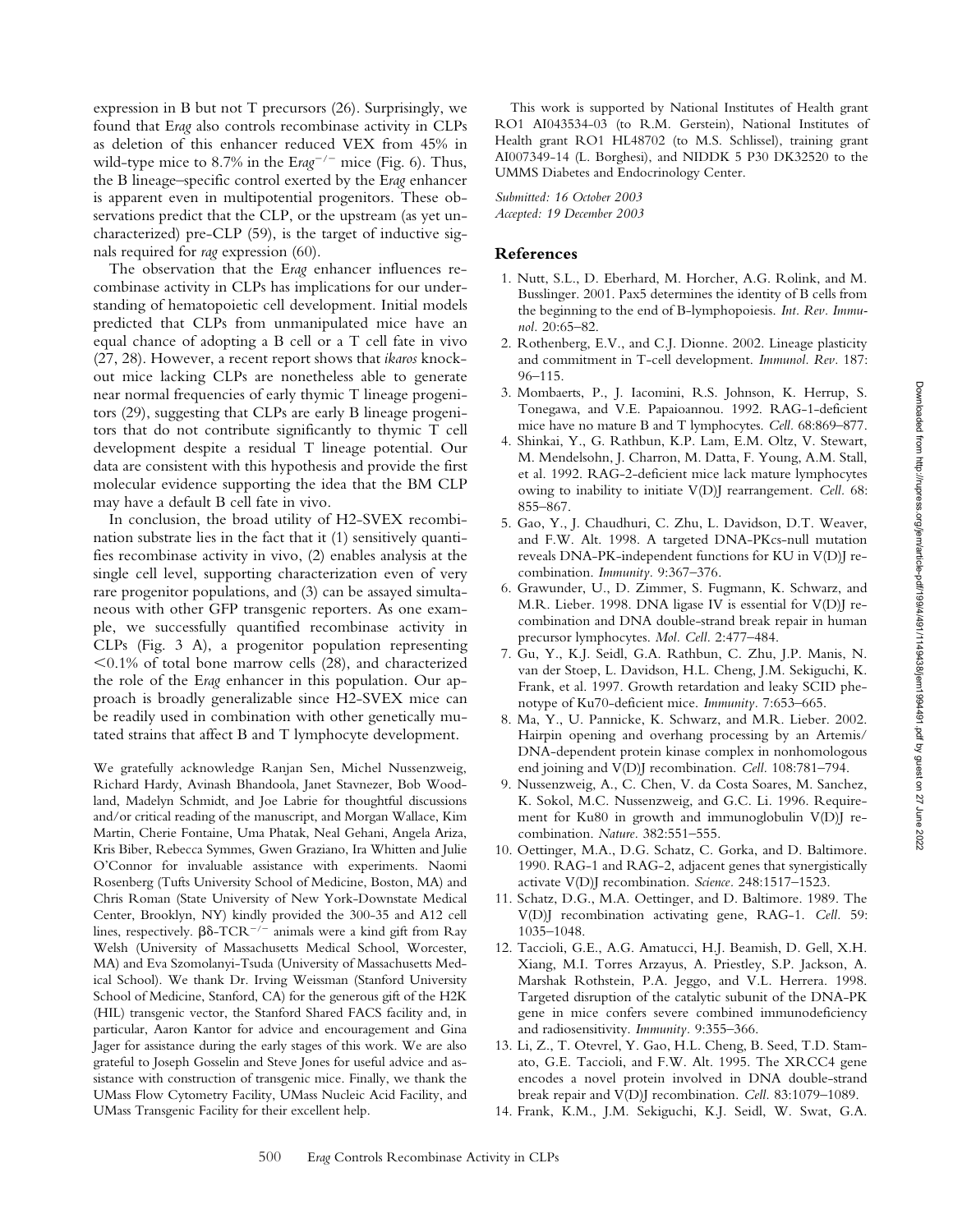Rathbun, H.L. Cheng, L. Davidson, L. Kangaloo, and F.W. Alt. 1998. Late embryonic lethality and impaired V(D)J recombination in mice lacking DNA ligase IV. *Nature.* 396: 173–177.

- 15. Grawunder, U., T.M. Leu, D.G. Schatz, A. Werner, A.G. Rolink, F. Melchers, and T.H. Winkler. 1995. Down-regulation of RAG1 and RAG2 gene expression in preB cells after functional immunoglobulin heavy chain rearrangement. *Immunity.* 3:601–608.
- 16. Monroe, R.J., K.J. Seidl, F. Gaertner, S. Han, F. Chen, J. Sekiguchi, J. Wang, R. Ferrini, L. Davidson, G. Kelsoe, and F.W. Alt. 1999. RAG2:GFP knockin mice reveal novel aspects of RAG2 expression in primary and peripheral lymphoid tissues. *Immunity.* 11:201–212.
- 17. Yu, W., Z. Misulovin, H. Suh, R.R. Hardy, M. Jankovic, N. Yannoutsos, and M.C. Nussenzweig. 1999. Coordinate regulation of RAG1 and RAG2 by cell type-specific DNA elements 5' of RAG2. Science. 285:1080-1084.
- 18. Lin, W.C., and S. Desiderio. 1993. Regulation of V(D)J recombination activator protein RAG-2 by phosphorylation. *Science.* 260:953–959.
- 19. Li, Z., D.I. Dordai, J. Lee, and S. Desiderio. 1996. A conserved degradation signal regulates RAG-2 accumulation during cell division and links V(D)J recombination to the cell cycle. *Immunity.* 5:575–589.
- 20. Ross, A.E., M. Vuica, and S. Desiderio. 2003. Overlapping signals for protein degradation and nuclear localization define a role for intrinsic RAG-2 nuclear uptake in dividing cells. *Mol. Cell. Biol.* 23:5308–5319.
- 21. Douglas, P., G.B. Moorhead, R. Ye, and S.P. Lees-Miller. 2001. Protein phosphatases regulate DNA-dependent protein kinase activity. *J. Biol. Chem.* 276:18992–18998.
- 22. Lin, W.C., and S. Desiderio. 1994. Cell cycle regulation of V(D)J recombination-activating protein RAG-2. *Proc. Natl. Acad. Sci. USA.* 91:2733–2737.
- 23. Borghesi, L., and R.M. Gerstein. 2004. Developmental separation of V(D)J recombinase expression and initiation of IgH recombination in B lineage progenitors in vivo. *J. Exp. Med.* 199:483–489.
- 24. Monroe, R.J., F. Chen, R. Ferrini, L. Davidson, and F.W. Alt. 1999. RAG2 is regulated differentially in B and T cells by elements 5' of the promoter. Proc. Natl. Acad. Sci. USA. 96:12713–12718.
- 25. Wei, X.C., H. Kishi, Z.X. Jin, W.P. Zhao, S. Kondo, T. Matsuda, S. Saito, and A. Muraguchi. 2002. Characterization of chromatin structure and enhancer elements for murine recombination activating gene-2. *J. Immunol.* 169:873–881.
- 26. Hsu, L.-Y., J. Lauring, H.-E. Liang, S. Greenbaum, D. Cado, Y. Zhuang, and M.S. Schlissel. 2003. A conserved transcriptional enhancer regulates RAG gene expression in developing B cells. *Immunity.* 19:105–117.
- 27. Kondo, M., I.L. Weissman, and K. Akashi. 1997. Identification of clonogenic common lymphoid progenitors in mouse bone marrow. *Cell.* 91:661–672.
- 28. Izon, D., K. Rudd, W. DeMuth, W.S. Pear, C. Clendenin, R.C. Lindsley, and D. Allman. 2001. A common pathway for dendritic cell and early B cell development. *J. Immunol.* 167:1387–1392.
- 29. Allman, D., A. Sambandam, S. Kim, J.P. Miller, A. Pagan, D. Well, A. Meraz, and A. Bhandoola. 2003. Thymopoiesis independent of common lymphoid progenitors. *Nat. Immunol.* 4:168–174.
- 30. Kouro, T., V. Kumar, and P.W. Kincade. 2002. Relation-

ships between early B- and NK-lineage lymphocyte precursors in bone marrow. *Blood.* 100:3672–3680.

- 31. Bjorck, P., and P.W. Kincade.  $1998$ . CD $19 +$  pro-B cells can give rise to dendritic cells in vitro. *J. Immunol.* 161:5795– 5799.
- 32. Domen, J., K.L. Gandy, and I.L. Weissman. 1998. Systemic overexpression of BCL-2 in the hematopoietic system protects transgenic mice from the consequences of lethal irradiation. *Blood.* 91:2272–2282.
- 33. Kondo, M., K. Akashi, J. Domen, K. Sugamura, and I.L. Weissman. 1997. Bcl-2 rescues T lymphopoiesis, but not B or NK cell development, in common gamma chain-deficient mice. *Immunity.* 7:155–162.
- 34. Roederer, M., S. De Rosa, R. Gerstein, M. Anderson, M. Bigos, R. Stovel, T. Nozaki, D. Parks, and L. Herzenberg. 1997. 8 color, 10-parameter flow cytometry to elucidate complex leukocyte heterogeneity. *Cytometry.* 29:328–339.
- 35. Kee, B.L., G. Bain, and C. Murre. 2002. IL-7Ralpha and E47: independent pathways required for development of multipotent lymphoid progenitors. *EMBO J.* 21:103–113.
- 36. Sikes, M.L., C.C. Suarez, and E.M. Oltz. 1999. Regulation of V(D)J recombination by transcriptional promoters. *Mol. Cell. Biol.* 19:2773–2781.
- 37. Anderson, M.T., N. Baumgarth, R.P. Haugland, R.M. Gerstein, T. Tjioe, and L.A. Herzenberg. 1998. Pairs of violetlight-excited fluorochromes for flow cytometric analysis. *Cytometry.* 33:435–444.
- 38. Galbraith, D.W., M.T. Anderson, and L.A. Herzenberg. 1999. Flow cytometric analysis and FACS sorting of cells based on GFP accumulation. *Methods Cell Biol.* 58:315–341.
- 39. Anderson, M.T., I.M. Tjioe, M.C. Lorincz, D.R. Parks, L.A. Herzenberg, and G.P. Nolan. 1996. Simultaneous fluorescence-activated cell sorter analysis of two distinct transcriptional elements within a single cell using engineered green fluorescent proteins. *Proc. Natl. Acad. Sci. USA.* 93:8508–8511.
- 40. Gerstein, R.M., and M.R. Lieber. 1993. Extent to which homology can constrain coding exon junctional diversity in V(D)J recombination. *Nature.* 363:625–627.
- 41. Igarashi, H., S.C. Gregory, T. Yokota, N. Sakaguchi, and P.W. Kincade. 2002. Transcription from the RAG1 locus marks the earliest lymphocyte progenitors in bone marrow. *Immunity.* 17:117–130.
- 42. Kim, S., K. Iizuka, H.S. Kang, A. Dokun, A.R. French, S. Greco, and W.M. Yokoyama. 2002. In vivo developmental stages in murine natural killer cell maturation. *Nat. Immunol.* 3:523–528.
- 43. Rosmaraki, E.E., I. Douagi, C. Roth, F. Colucci, A. Cumano, and J.P. Di Santo. 2001. Identification of committed NK cell progenitors in adult murine bone marrow. *Eur. J. Immunol.* 31:1900–1909.
- 44. Cory, S., J.M. Adams, and D.J. Kemp. 1980. Somatic rearrangements forming active immunoglobulin mu genes in B and T lymphoid cell lines. *Proc. Natl. Acad. Sci. USA.* 77: 4943–4947.
- 45. Born, W., J. White, J. Kappler, and P. Marrack. 1988. Rearrangement of IgH genes in normal thymocyte development. *J. Immunol.* 140:3228–3232.
- 46. Manz, M.G., D. Traver, T. Miyamoto, I.L. Weissman, and K. Akashi. 2001. Dendritic cell potentials of early lymphoid and myeloid progenitors. *Blood.* 97:3333–3341.
- 47. Vremec, D., M. Zorbas, R. Scollay, D.J. Saunders, C.F. Ardavin, L. Wu, and K. Shortman. 1992. The surface phenotype of dendritic cells purified from mouse thymus and